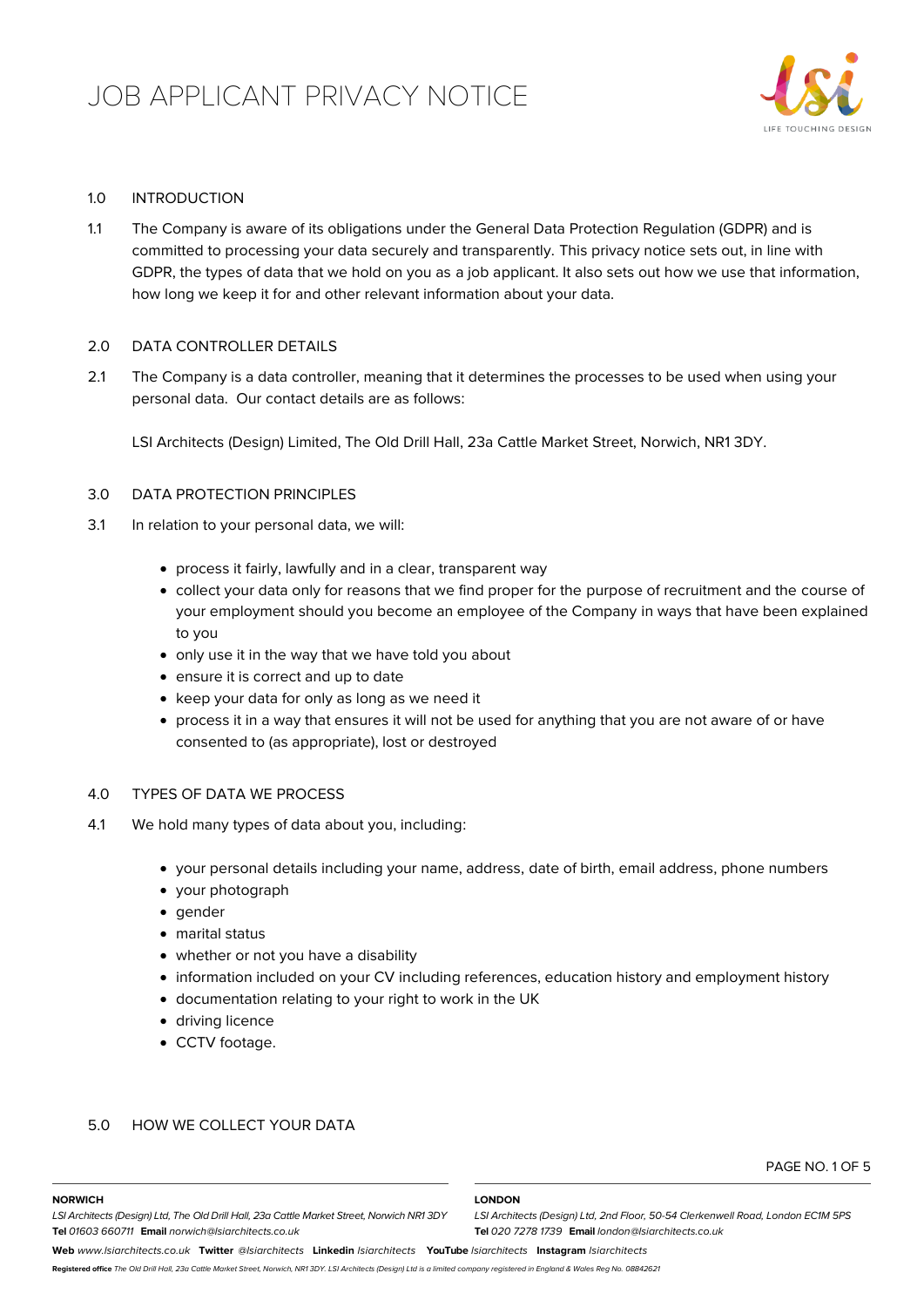- 5.1 We collect data about you in a variety of ways including the information you would normally include in a CV or a job application cover letter, or notes made during a recruitment interview. Further information will be collected directly from you when you complete forms at the start of your employment, for example, your bank and next of kin details. Other details may be collected directly from you in the form of official documentation such as your driving licence, passport or other right to work evidence.
- 5.2 In some cases, we will collect data about you from third parties, such as employment agencies, former employers when gathering references or credit reference agencies.
- 5.3 Personal data is kept within Union Square Workspace; our internet based resource management system.

# 6.0 WHY WE PROCESS YOUR DATA

- 6.1 The law on data protection allows us to process your data for certain reasons only:
	- in order to perform the employment contract that we are party to
	- in order to carry out legally required duties
	- in order for us to carry out our legitimate interests
	- to protect your interests and
	- where something is done in the public interest.
- 6.2 All of the processing carried out by us falls into one of the permitted reasons. Generally, we will rely on the first three reasons set out above to process your data.
- 6.3 We need to collect your data to ensure we are complying with legal requirements such as:
	- carrying out checks in relation to your right to work in the UK and
	- making reasonable adjustments for disabled employees.
- 6.4 We also collect data so that we can carry out activities which are in the legitimate interests of the Company. We have set these out below:
	- making decisions about who to offer initial employment to
	- dealing with legal claims made against us
- 6.5 If you are unsuccessful in obtaining employment, your data will not generally be used for any reason other than in the ways explained in relation to the specific application you have made. If we wish to retain your data in case other suitable vacancies arise in the Company which we think you may wish to apply for, we will seek your consent. You are free to withhold your consent to this.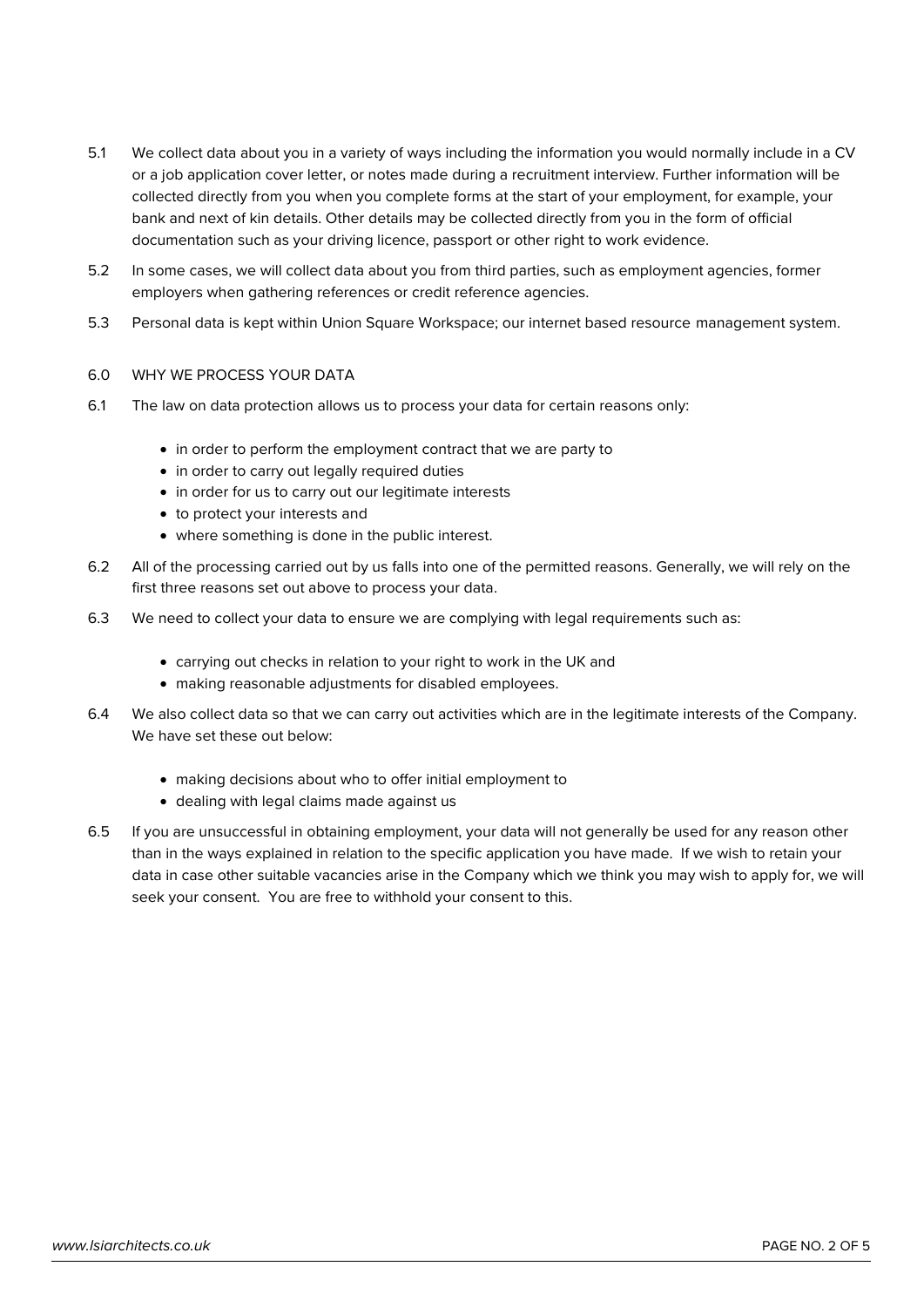## 7.0 SPECIAL CATEGORIES OF DATA

- 7.1 Special categories of data are data relating to your:
	- health
	- sex life
	- sexual orientation
	- $rac{e}{2}$  race
	- ethnic origin
	- political opinion
	- religion
	- trade union membership
	- **•** genetic and biometric data.
- 7.2 We must process special categories of data in accordance with more stringent guidelines. Most commonly, we will process special categories of data when the following applies:
	- you have given explicit consent to the processing
	- we must process the data in order to carry out our legal obligations
	- we must process data for reasons of substantial public interest
	- you have already made the data public.
- 7.3 We will use your special category data:
	- for the purposes of equal opportunities monitoring
	- to determine reasonable adjustments
- 7.4 We do not need your consent if we use special categories of personal data in order to carry out our legal obligations or exercise specific rights under employment law. However, we may ask for your consent to allow us to process certain particularly sensitive data. If this occurs, you will be made fully aware of the reasons for the processing. As with all cases of seeking consent from you, you will have full control over your decision to give or withhold consent and there will be no consequences where consent is withheld. Consent, once given, may be withdrawn at any time. There will be no consequences where consent is withdrawn.

# 8.0 CRIMINAL CONVICTION DATA

- 8.1 We will only collect criminal conviction data where it is appropriate given the nature of your role and where the law permits us. This data will usually be collected at the recruitment stage, however, may also be collected during any future employment. We use criminal conviction data in the following ways:
	- to obtain DBS checks where required to by a client.
- 8.2 We rely on the lawful bases of legitimate interests and legal obligation to process this data.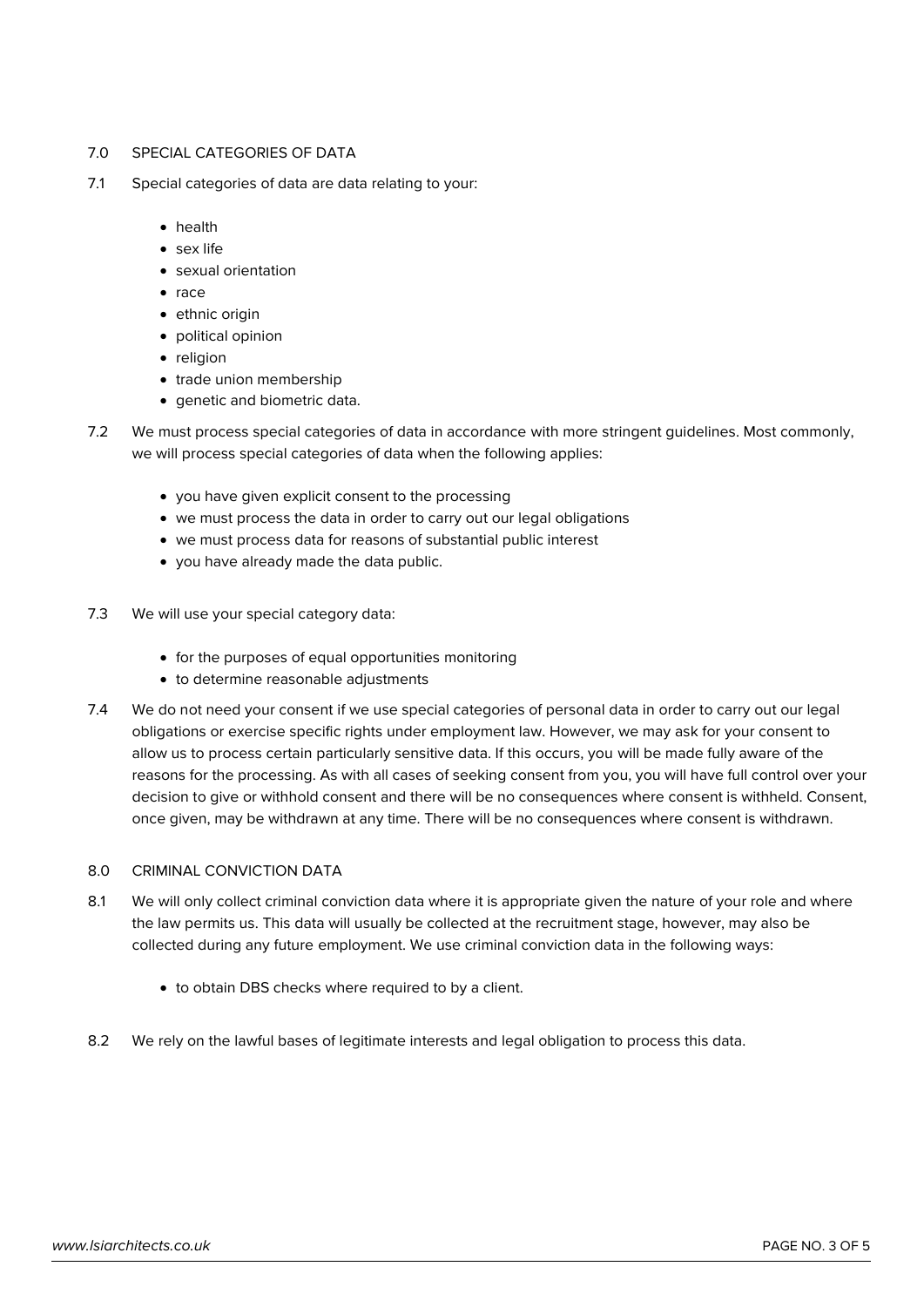# 9.0 IF YOU DO NOT PROVIDE YOUR DATA TO US

9.1 One of the reasons for processing your data is to allow us to carry out an effective recruitment process. Whilst you are under no obligation to provide us with your data, we may not be able to process, or continue with (as appropriate), your application.

# 10.0 SHARING YOUR DATA

- 10.1 Your data will be shared with colleagues within the Company where it is necessary for them to undertake their duties with regard to recruitment. This includes, for example, the HR department, those in the department where the vacancy is, who is responsible for screening your application and interviewing you, the IT department where you require access to our systems to undertake any assessments requiring IT equipment.
- 10.2 In some cases, we will collect data about you from third parties, such as employment agencies.
- 10.3 Your data will be shared with third parties if you are successful in your job application. In these circumstances, we will share your data in order to obtain references in connection with your job application.
- 10.4 We do not share your data with bodies outside of the European Economic Area.

## 11.0 PROTECTING YOUR DATA

- 11.1 We are aware of the requirement to ensure your data is protected against accidental loss or disclosure, destruction and abuse. We have implemented processes to guard against such.
- 11.2 Information about you held on Union Square Workspace is only accessible to those colleagues who need access to it to operate the recruitment process and to enable performance of your contract of employment should you become an employee of the Company e.g. payroll, HR.
- 11.3 Where we share your data with third parties, we provide written instructions to them to ensure that your data are held securely and in line with GDPR requirements. Third parties must implement appropriate technical and organisational measures to ensure the security of your data.

## 12.0 HOW LONG WE KEEP YOUR DATA FOR

- 12.1 In line with data protection principles, we only keep your data for as long as we need it for and this will depend on whether or not you are successful in obtaining employment with us.
- 12.2 If your application is not successful and we have not sought consent or you have not provided consent upon our request to keep your data for the purpose of future suitable job vacancies, we will keep your data for no more than 6 months once the recruitment exercise ends.
- 12.3 If we have sought your consent to keep your data on file for future job vacancies, and you have provided consent, we will keep your data for 6 months once the recruitment exercise ends. At the end of this period, we will delete or destroy your data, unless you have already withdraw your consent to our processing of your data in which case it will be deleted or destroyed upon your withdrawal of consent.
- 12.4 If your application is successful, your data will be kept and transferred to the systems we administer for employees. We have a separate privacy notice for employees, which will be provided to you.